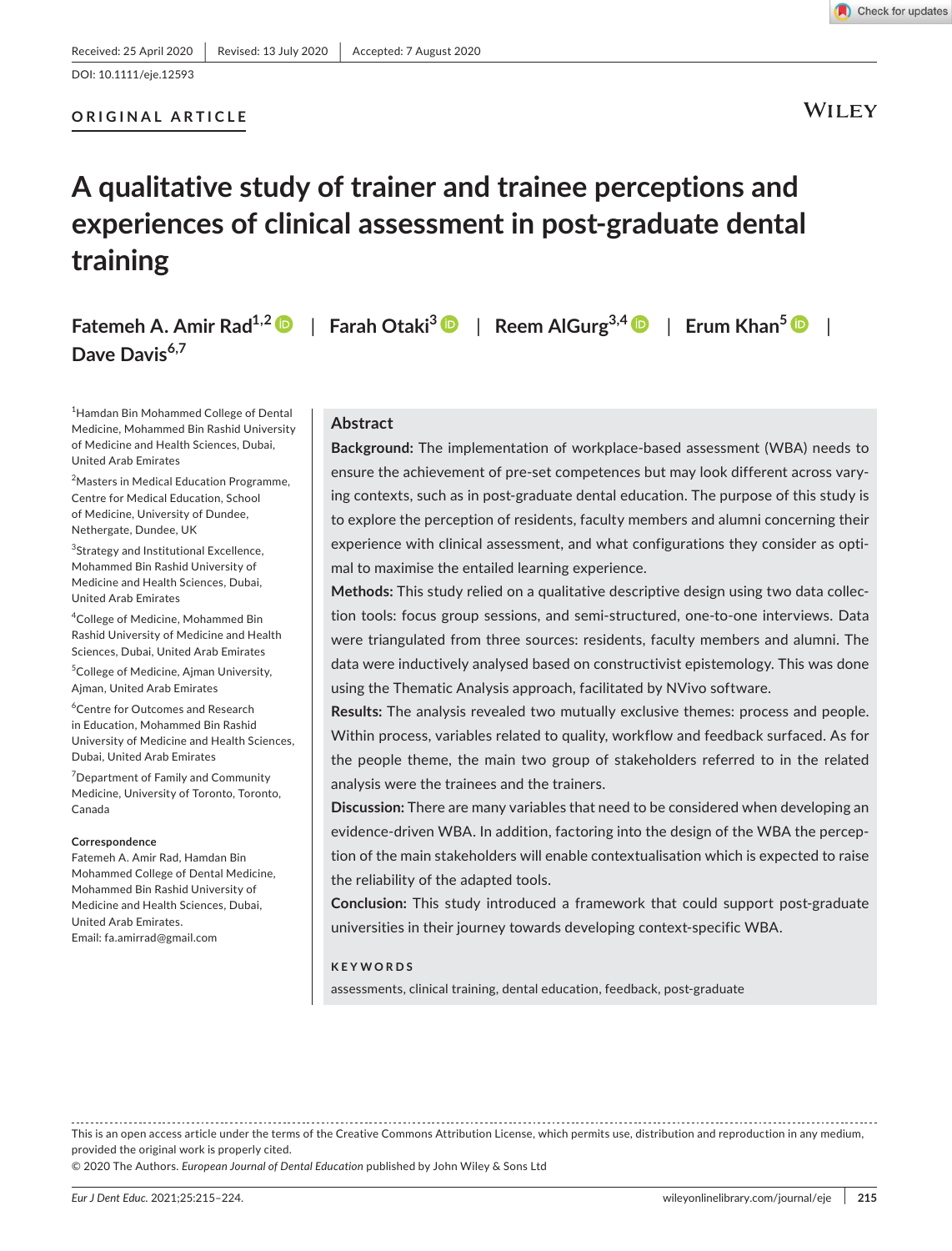## **1** | **INTRODUCTION**

Clinical education and assessment are essential pillars of post-graduate dental education. They provide the opportunity for teaching the required clinical and procedural skills whilst interacting with patients. In competency-based education (CBE) programmes, there is an emphasis on designing an assessment system to carefully confirm, against pre-determined learning outcomes, the attainment of respective competences by each student. CBE is defined as "an outcomes-based approach to the design, implementation, assessment and evaluation of medical education programmes, using an organising framework of competencies".<sup>1</sup> The concept of "assessment drives learning" has evolved to become "assessment for learning" arising from a foundation in constructivist learning theory. From this perspective, we can plan and deliver more appropriate assessment tools for post-graduate dental curricula.<sup>2</sup> Assessment in clinical training could be seen as a continuation of theory of situated and experiential learning with the realisation that trainees are inducted into a community.<sup>3</sup>

The shift of emphasis from summative towards formative assessment is one of the most noticeable recent changes in post-graduate assessment. This transition aims to further foster trainee learning over the training period <sup>4</sup> and to promote life-long learning. In formative assessment, the way by which the trainees and clinical supervisors undertake the assessment defines the resulting nature and extent of the learning that follows.<sup>5</sup>

The main reason for developing a workplace-based assessment (WBA) tool is to structure feedback following an observation in the clinical practice.<sup>6</sup> This tool is designed to assess clinical/procedural skills, and clinical reasoning and behaviours. The supervisors' observations and impressions of students over a specific period provide the main data source by which to assess performance with patients. Students receive comments from a variety of supervising doctors. WBAs were developed to provide a means of assessing clinical skills, within the workplace, allowing assessment of the top tiers of Miller's Pyramid.<sup>7</sup> The most common WBAs are direct observation of procedural skills (DOPS),<sup>8</sup> mini-clinical evaluation exercise (mini-CEX), $^9$  case-based discussion (CBD)<sup>10</sup> and 360° multi-source feedback (MSF), each of which is meant to assess different components of clinical practice. In theory, repeated use of these assessments can provide a holistic picture of the student's competences, and progression through training.<sup>11</sup> Several dental programmes have implemented clinical assessments, in general, and WBA, in specific.

Implementing WBA has its own challenges. One of the identified issues that can affect the learning value of WBA is when there is insufficiency of supervisor observations of residents (be it duration and/ or frequency). $12$  Also, WBA is sometimes criticised for the absence of clearly articulated criteria. The concern is the resulting high level of subjectivity, due to the involved raters and the dynamic clinical context, $12$  which is likely to solicit discomfort amongst trainers and trainees. However, Ten Cate $^{13}$  emphasises that this subjectivity is unavoidable, or rather integral, to the structure of WBA. He also

stresses the importance of this subjectivity and recommends for educators and clinicians to leverage it. He portrays an evolution from bias-free objectivity to shared subjectivity (ie single socially constructed perspective) where the former will be limiting the scale and scope of the WBA. He actually goes all the way to recommend fully embracing the entailed subjectivity in order to address the complexity of the WBA training goals and to effectively represent authentic practice. From this point of view, welcoming and assimilating a range of perspectives of several stakeholders, in relation to any one competence, holds the potential of adding value to the assessment and feedback process.13,14

Most of these assessment toolkits have been transferred from medical to dental education. The majority of the literature on implementing and assessing WBA is from the UK, Australia, New Zealand and the USA.<sup>11,15-17</sup> Moreover, there is rarely any evidence focusing primarily on the post-graduate clinical assessment in the dental education literature.

The implementation of WBA needs to ensure the achievement of pre-set competences but may look different across varying contexts. There is no "one size fits all" solution, and what works in one setting does not necessarily work in another. This sheds light on the importance of having a contextualised, evidence-driven framework to guide the design, implementation and quality assurance process of clinical assessments. Moreover, the participants' perception of the assessment process is fundamental to promoting acceptance within the respective context and has a significant influence on the extent to which learning is fostered throughout the adapted process. This involvement will also help to overcome the challenges that may be faced when introducing changes to a clinical assessment programme.

Along the same lines, the Mohammed Bin Rashid University of Medicine and Health Sciences (MBRU) is in the process of transitioning from a traditional post-graduate dental curriculum to CBE that relies on WBA. The purpose of this study is to explore the perception of residents, faculty members and alumni concerning their experience with clinical assessment, and what configurations they consider as optimal to maximise the entailed learning experience. Accordingly, the research questions of this study are as follows:

- 1. How do trainers and trainees perceive WBA, and its effect on the learning experience?
- 2. What factors of clinical assessment tools need to be considered in designing context-specific WBA to maximise acceptance amongst dental post-graduate trainees and trainers?

## **2** | **METHODOLOGY**

### **2.1** | **Study setting**

This study was conducted at MBRU in Dubai, United Arab Emirates. MBRU includes medical and dental colleges. The dental college,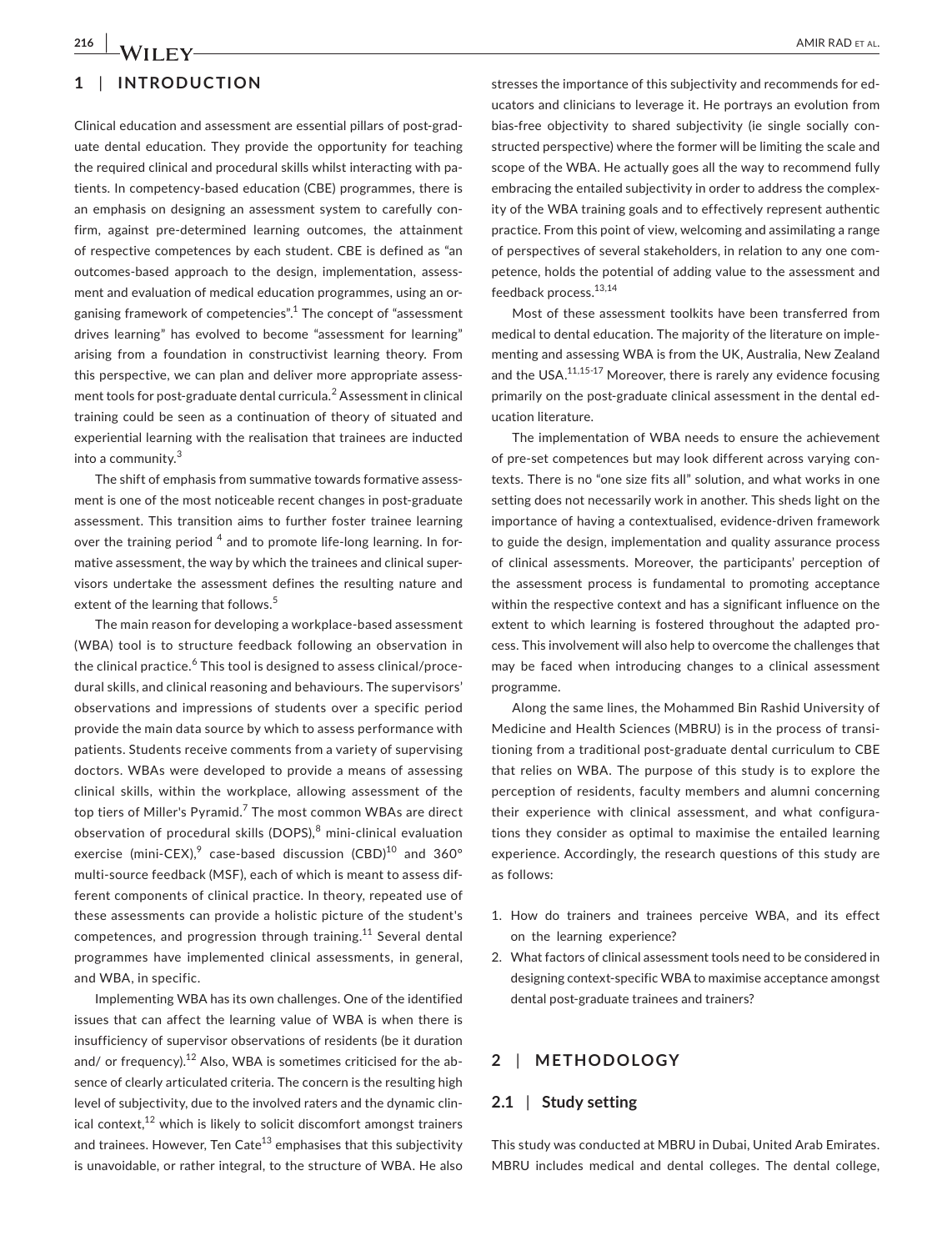Hamdan Bin Mohammed College of Dental Medicine (HBMCDM), is a post-graduate-only institution established in 2013. At HBMCDM, post-graduate dental training comprises several full-time training programmes, each lasting three years. The programmes' study plans are based on credit hours. Each academic year comprises two semesters, each consisting 20 clinical training weeks. The clinical training consists of 60 per cent of the trainees' time, supervised by faculty.

## **2.2** | **Description of the clinical assessment under investigation**

Currently, in the HBMCDM training programmes, different forms of clinical assessment are used across the four departments: endodontics, orthodontics, paediatric dentistry and prosthodontics, as described in Table 1. Assessment of residents' performance during each clinical session is recorded in logbooks.

In the endodontics and paediatric dentistry departments, DOPS and end-of-semester oral examinations are adopted. In the orthodontics and prosthodontics departments, the clinical assessment is based primarily on CBD and logbooks. Ongoing formative feedback is expected to be delivered during the daily clinical training. In some departments, by the end of each clinical course, residents meet with their clinical supervisors to receive feedback on their performance throughout that semester.

### **2.3** | **Participants' recruitment**

Our study population included three groups: second- and thirdyear residents in four post-graduate training programmes in, recent graduates from, and supervisors in HBMCDM. The total number of second- and third-year residents at the time of

**TABLE 1** Brief outline of currently applied clinical assessments

| Department           | <b>Clinical Assessment</b><br>Tool(s) | Frequency |
|----------------------|---------------------------------------|-----------|
| Endodontics          | Clinical Logbook                      | Daily     |
|                      | Mini-CEX                              | 6/y       |
|                      | <b>DOPS</b>                           | 6/y       |
|                      | CBD                                   | 3/y       |
|                      | <b>Oral Examination</b>               | Twice/y   |
| Orthodontics         | <b>Clinical Logbook</b>               | Daily     |
|                      | <b>CBD</b>                            | 3/y       |
| Paediatric Dentistry | Clinical Logbook                      | Daily     |
|                      | <b>DOPS</b>                           | 6/y       |
|                      | CBD                                   | 3/y       |
|                      | Oral Examination                      | Twice/y   |
| Prosthodontics       | <b>Clinical Logbook</b>               | Daily     |
|                      | <b>CBD</b>                            | 3/y       |

conducting the study (November 2018- February 2019) was 29. The first-year residents were excluded due to their limited experience with clinical assessment since their clinical training begins in the second semester of their first post-graduate year. A total of 20 graduates (summer 2018) were invited to participate in the study. The graduates of years preceding 2018 were excluded to avoid the concerns around recall bias. As for the supervisors, a total of 16 candidates, who had experienced the assessment of the clinical years of the programme during the academic year 2017-2019, were invited to participate in the study. In total, 6 focus group sessions and 4 semi-structured interviews were conducted. Out of 6 focus group sessions, 1 session was allocated for alumni, 2 for supervisors and 3 for the current residents. The semi-structured interviews were conducted only upon participants' request due to their time constraint or personal preferences. Details of the participants are summarised in Table 2.

All the residents, alumni and supervisors were invited to the data collection sessions via email by an administrative support staff at the college. Participation in the study was voluntary. All the individuals who showed interest to participate were accommodated and included in this study. A total of 33 candidates participated in the study, distributed as per Table 2.

### **2.4** | **Data collection**

Two data collection tools were used: focus group sessions, and semistructured, one-to-one interviews. Data were triangulated from three sources, namely: residents, faculty members and alumni to enable the development of a comprehensive understanding of the clinical assessment experience.

A total of 3 focus group sessions were conducted with residents: 2 with faculty members, and 1 with alumni. Each focus group session had 3 to 5 participants. In addition, 4 interviews were conducted: 1 with alumnus, 1 with faculty member and 2 with residents.

The focus group sessions and interviews followed the same protocol. The study protocol comprised of 15 open-ended questions. The first section solicited feedback regarding the participants understanding and opinions around the current assessment structure. The following section was about "feedback", and what would be considered ideal on that front by the participants. The protocol then inquired about the engagement of stakeholders in the assessment, and the impact of assessment on the various stakeholders, including but not limited to peers and patients. The following section inquired about who should be responsible of defining the intricacies of the assessment (eg timeline, tools and assessors). As for the last segment of the protocol, it was designed to obtain the feedback of the participants regarding what they would perceive as optimal practice.

In order to ensure that the participants express themselves freely, the study facilitators did not belong to the HBMCDM. This also helped in keeping bias, due to conflict of interest, to a minimum. Two researchers (RAG and EK), who are trained in collecting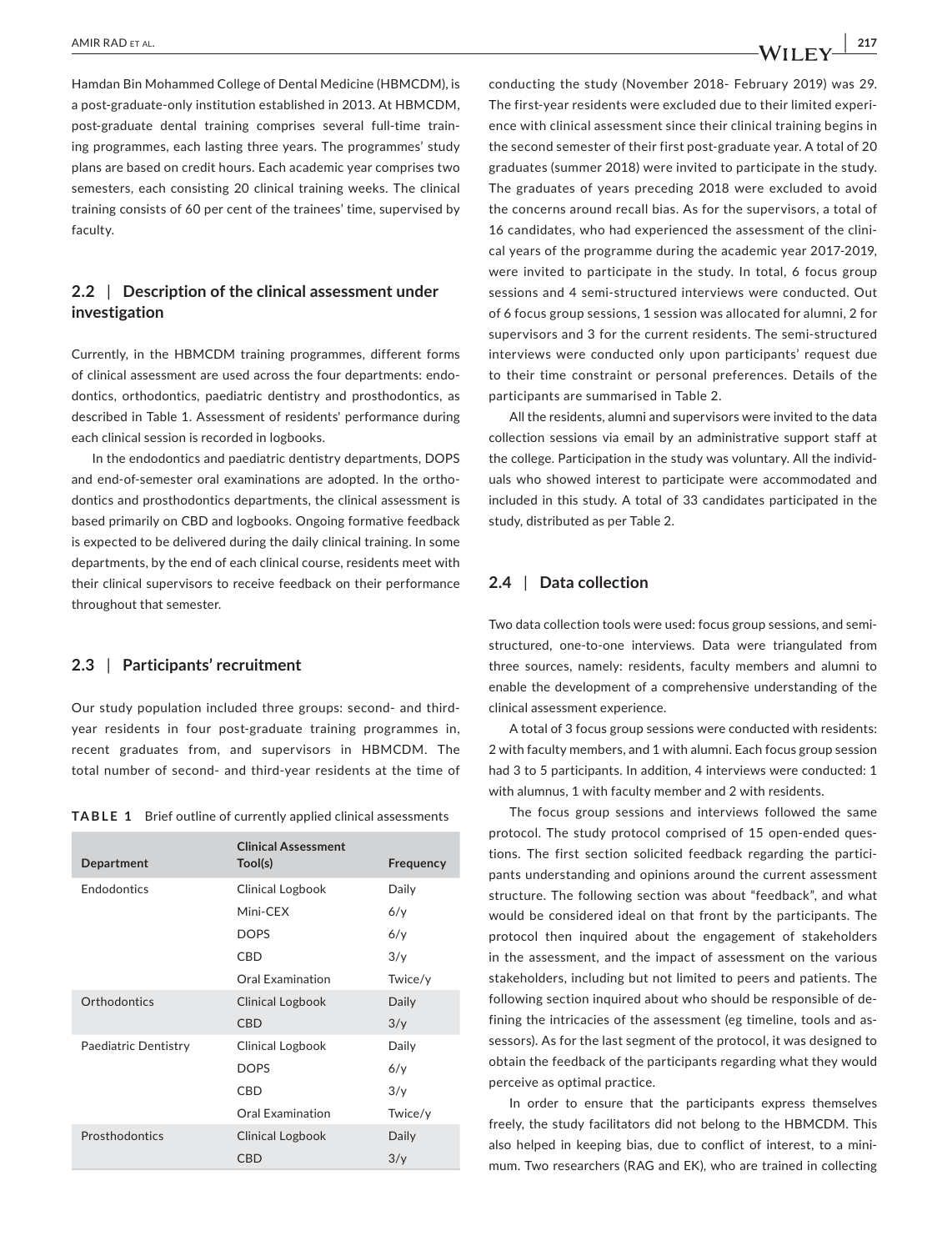| Group       | Female<br><b>Participants</b> | Male<br><b>Participants</b> | Total<br><b>Participants</b> | Participation<br>Rate | TABLE <sub>2</sub><br>participants |
|-------------|-------------------------------|-----------------------------|------------------------------|-----------------------|------------------------------------|
| Residents   | 12                            |                             | 19                           | 65.52                 |                                    |
| Alumni      | 4                             |                             |                              | 25                    |                                    |
| Supervisors |                               |                             |                              | 56.25                 |                                    |

**Distribution of the** 

qualitative data, facilitated the data collection initiatives. Moreover, those two researchers had not been involved, neither directly nor indirectly, in clinical teaching and assessments. At the start of each session, the moderators built rapport with the participants, reassuring them of the data confidentiality and anonymity, and urged the participants to share their thoughts openly, even if they are divergent in nature. The interviewers withheld their ideas and opinions during interviews to avoid data contamination. The sessions were scheduled on different days. Each session took around an hour. To ensure consistency between the focus group sessions, a pre-established protocol was used. For the most part, the individual items came from other questionnaires, $18,19$  although some were created especially for this project. The generated data collection tool underwent two validation phases. Firstly, several experts in assessment of learners in Medical Education were contacted for the content validity. Guidelines for selecting those experts included:

### • Experienced academic faculty involved in assessment of learners

in medical education (≥5 years)

• Familiarity with the thematic domains/concepts in evidence-based medical education (teaches or undergoes academic research in this field)

Secondly, the questions of the generated tool were discussed with 5 members of the University's community, who do not belong to the HBMCDM (2 simulations educators, 2 faculty members and a digital learning manager from the Center for Outcomes and Research in Education) to assess the readability and comprehensibility of the questions and the sequence by which they are presented (i.e. face validity).

The sessions were recorded, and another researcher (FAR) took notes to set the stage for the transcription. All the data were then transcribed. Each participant was assigned a unique indicator. The first letter of this indicator represented the group which they belong to: R for resident, F for faculty and A for alumni. This letter was followed by their serial number in their respective group, and then by letters M or F representing their gender.



**FIGURE 1** Mind-mapping as part of the Thematic Analysis. This figure is meant to reflect a snapshot of how the stage was inductively set for step three of the adapted multi-staged thematic analysis, where datasets were investigated, and prominent patterns were identified and extracted. Following this stage, the themes, sub-themes and categories were identified. Then, the NVivo software was used to expedite coding of the relevant text fragments across all datasets [Colour figure can be viewed at wileyonlinelibrary.com]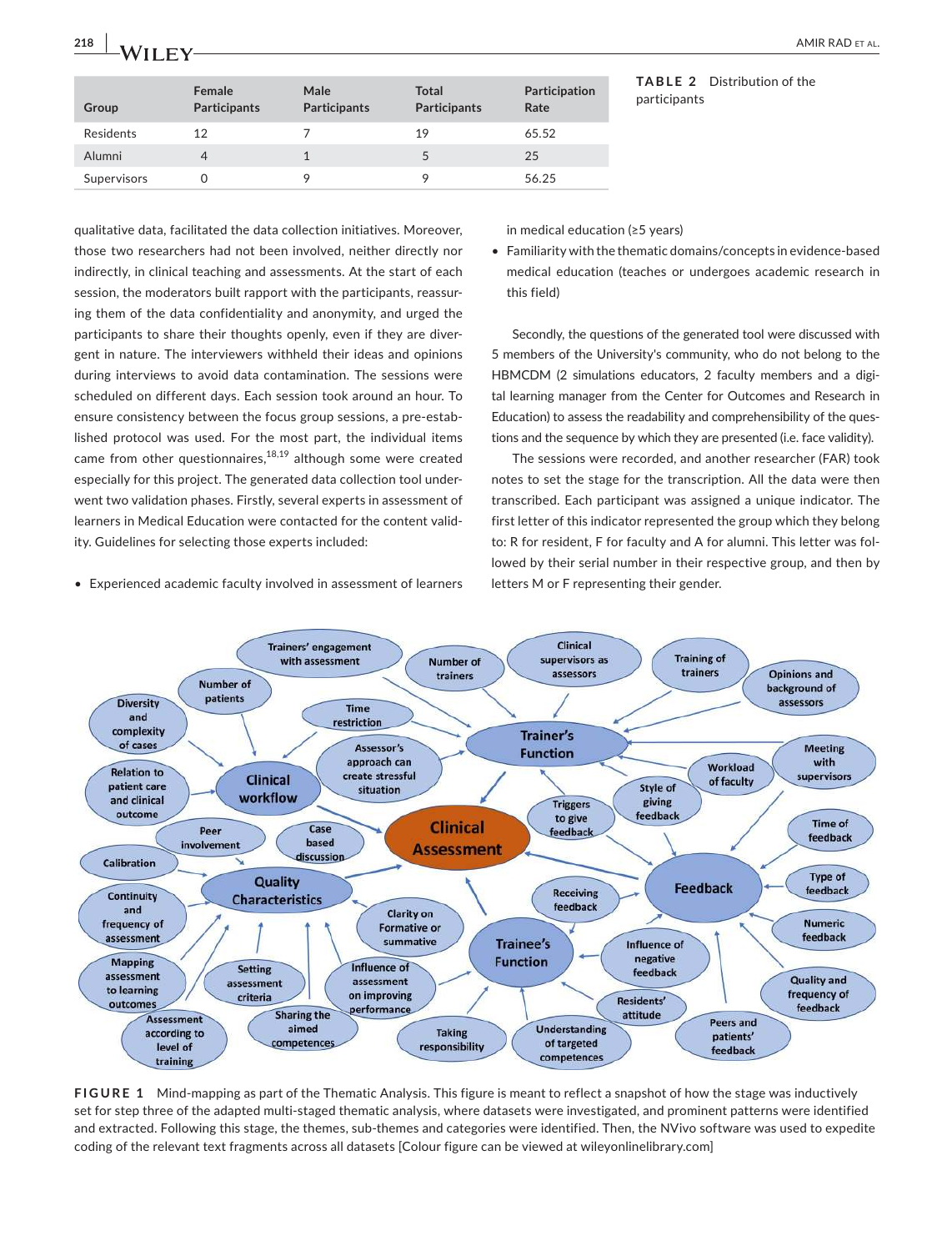**FIGURE 2** The study's conceptual framework. This figure constitutes the study's conceptual framework which served as the basis of step six of the adapted multi-staged thematic analysis: reporting upon the thematic analysis. The framework is composed of two themes of clinical assessment, namely: process and people. The following sub-themes were all grouped into the process theme: quality, workflow and feedback, and the people theme encapsulates the following sub-themes: trainees, trainers and other roles [Colour figure can be viewed at wileyonlinelibrary.com]

|                | VVILET                                                     |
|----------------|------------------------------------------------------------|
| <b>Process</b> | People                                                     |
| • Quality:     | • Trainees:                                                |
| • Consistency  | • Awareness of assessment                                  |
| • Continuity   | • Extent of involvement                                    |
| • Structure    | • Openness to feedback                                     |
| • Workflow:    | • Trainers:                                                |
| • Load         | • Numbers                                                  |
| • Diversity    | • Approach                                                 |
| • Complexity   | • Reliability                                              |
| • Feedback:    | • Competence                                               |
| • Structure    | • Other commitments                                        |
| • Added value  | • Personal attributes                                      |
|                | • Perception of what constitutes a<br>trigger for Feedback |
|                | • Other roles:                                             |
|                | • Patients                                                 |
|                | • peers                                                    |

### **2.5** | **Data analysis**

The data analysis started after the completion of the data collection phase. The data were analysed using thematic analysis by two researchers (FAR and FO). The process was iterative and inductive, based on the constructivist epistemology.<sup>20</sup> Consistency, in relation to the underpinning theories and assumptions, was assured throughout the study. This interpretative approach enabled the researchers to gain a thorough understanding of the phenomenon under investigation. It involved the examination of the datasets to identify and extract prominent patterns.20,21

The subjectivity of the researchers was acknowledged in order to avoid affecting the integrity of the data. The process of analysis followed the six-step framework initially introduced by Braun and Clarke (2006).<sup>22</sup> This multi-staged approach to Thematic Analysis has been widely used and proved efficacious in health professions education research.<sup>20</sup> NVivo software version 12 plus (QSR International Pty Ltd, Vic, Australia) was used to code the data and in turn facilitate the categorisation of the relevant text fragments. The analysis process started with the researchers familiarising themselves with the data without any attempt to code them.

Then, as the second step, the transcripts were examined whilst coding the text fragments until no new information was observed in the data, and hence saturation was attained. The researchers drew upon areas of consensus and disagreement mentioned by the participants. The discrete concepts underwent several rounds of reflections, where the different ways by which the concepts could relate to one another were identified. This led to the generation of categories that extensively cover all that surfaced in relation to the research questions, which set the stage for the researchers to work on step three (Figure 1). The researchers examined the categories, again, to find the best way to combine them into higher order themes. The generated themes, sub-themes and categories were then reviewed

as part of stage four to ensure that the data within each cluster (i.e. three levels of themes, sub-themes and categories) have sufficient commonality and coherence, and data between the clusters are distinct enough to deserve partition. All the themes, and encapsulated sub-themes and categories were then labelled and defined to complete stage five. This constituted the basis of the study's conceptual framework which guided the last step of reporting upon the findings.

Ethical approval for the study was granted by the MBRU, Institutional Review Board (Reference # MBRU-IRB-2018-018). All participants were provided with information sheets about the research work to ensure that they all were well informed about the aim of the study and about the voluntary nature of their participation. In addition, participants were told about means of contacting the study's principal investigator in case of queries or concerns. They were assured regarding anonymity and confidentiality of the generated data. Written consents were obtained right before the data collection took place.

## **3** | **RESULTS**

The thematic analysis resulted in two mutually exclusive themes: Process and People, as illustrated in this study's conceptual framework (Figure 2). Within the process theme, three sub-themes surfaced: quality, workflow and feedback. As for the people theme, it encapsulated three other sub-themes labelled as: trainees, trainers and other roles.

## **3.1** | **Theme 1: Process**

This theme refers to factors related to the foundations and characteristics of WBA.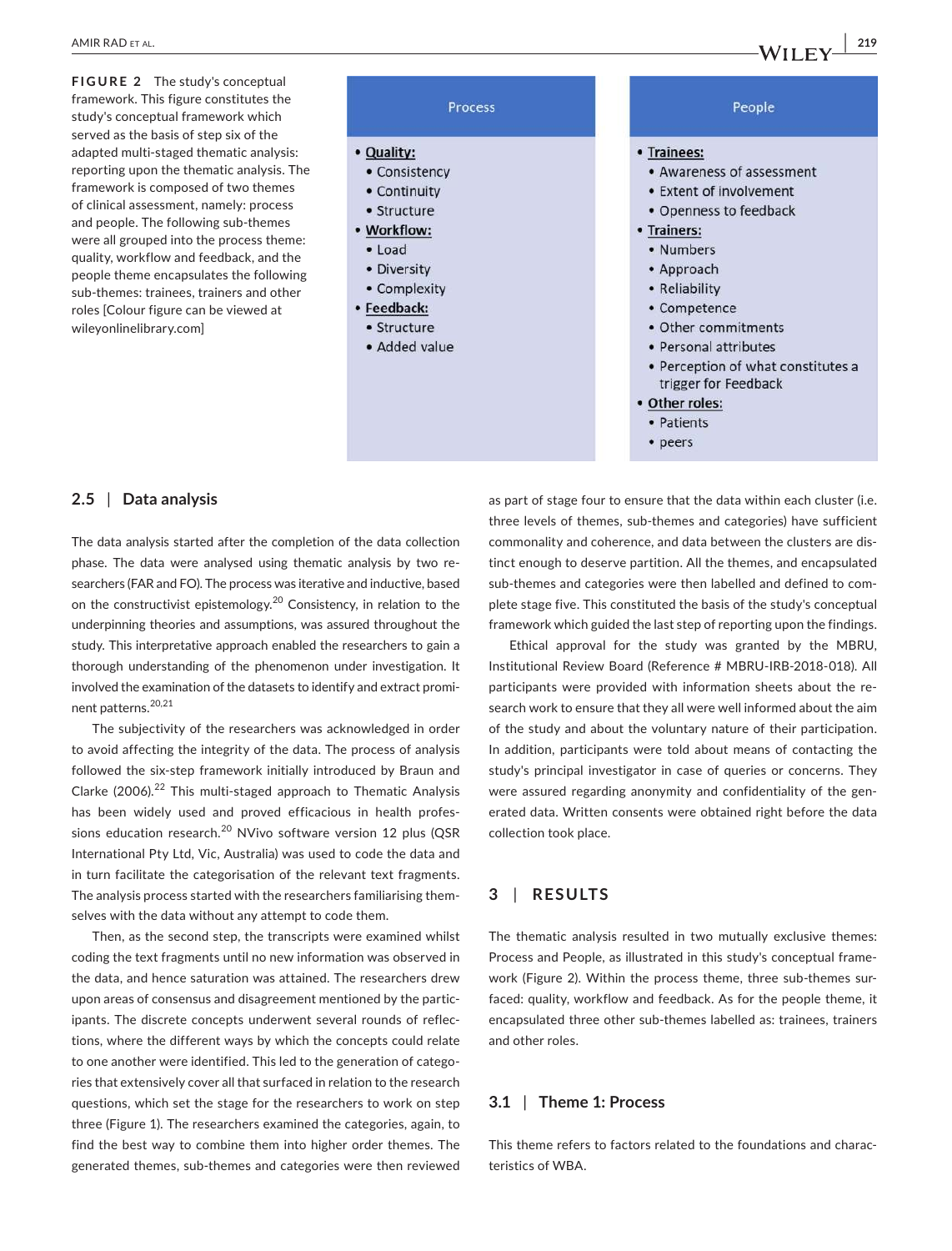## **3.1.1** | **Quality**

The participating residents and alumni raised concerns around calibration and consistency, and highlighted the value of establishing continuity in the assessments. Although some of the residents required assessments to be based on some sort of universal criteria, they acknowledged the value of tailoring the assessment to their learning needs and their level of training to make clinical assessments meaningful for learning.

R2F: "…different assessors assess differently…some faculty members tend to assess all the residents, across the different years of study, using the same mechanism. I am not sure how fair that is. I want to be assessed based on my level of expertise…"

The study participants value the continuity of assessment and guidance since it gave them several chances to compensate for suboptimal performance. It also enabled the demonstration of progressive longitudinal development.

R17F: "…the assessment should not be for each session separately. It should be for the overall case treatment…"

Participants clearly articulated the value of CBD to their development. This tool seemed to stand-out, amongst the differing techniques used in clinical assessments, to the participants. The participants value that the CBD enables and maximises engagement, along with spreading the benefits of any one clinical exposure to more than one resident.

- A3F: "…we had at least one Case-Based Discussion per week. We used to sit together, discuss the plan and approve it before proceeding. Those sessions were very helpful…"
- F5M: "…collectively discussing a particular rare case, seen by a resident, benefits other residents who may not otherwise get exposed to such a case throughout their 3 years of training…"

The participants also highlighted the importance for the assessment to have a clear structure, and how the absence of structure could result in unnecessary confusion. The residents value knowing ahead of time what exactly is required of them in terms of competences and learning outcomes. Along the same lines, the faculty members highlighted the challenges that they face in forming a system with pre-set criteria for assessment.

F9M: "…it is challenging for us to put specific criteria for cognitive skills, including analytical thinking and case assessment…"

## **3.1.2** | **Workflow**

The clinical workflow, which is the basis of clinical assessments, was also brought-up. Participants reflected upon patient load, and

diversity and complexity of cases. The common agreement amongst the residents, alumni and faculty members was that when the complex cases are insufficient in numbers and of limited diversity, the residents end-up not getting enough opportunities to practice certain complex skills. This limits the range of skills getting assessed. Integrating the feedback generated from those assessments becomes challenging, as well, since the residents will not be put in similar situations, again, as part of their training.

- R19F: "…I need to have larger number of each case to assess if I am progressing. We do not have that diversity. The flow of patients, all together, is quite low…"
- F6M: "…I think one of the obstacles for our clinical assessments is getting enough patients as well as a diverse mix of the cases…"

## **3.1.3** | **Feedback**

Residents also expressed concerns around certain characteristics of feedback, such as: type, timing, frequency and nature. The residents seem to realise the value of effective feedback and would like for it to be substantial in order to maximise its learning benefits. All the participants favoured the narrative feedback over the numeric grades. They disagree, though, on their preference around delivery and receipt of feedback. Some expressed their preference of learning from "keeping a written record of their strengths and weaknesses" (R7M), whilst others valued the feedback dialogue "which is more reflective in nature" (R18F). The importance for the feedback to have structure, and for it to be properly integrated into the process of learning, was also reflected upon by the participating faculty members.

- R6F: "…having a feedback schedule would add value. For example, the instructor can assign a standing monthly meeting with the respective resident to reflect upon the resident's performance to date. For that to work, all feedback in between these scheduled sessions need to be documented in a pre-set template, that can be used across the residents…"
- F8M: "…our time is tight. We have to make sure that we cooperate in a structured way. Maybe towards the end of every clinical session, there could be a time slot, of 10 minutes or so, for feedback…"

## **3.2** | **Theme 2: People**

This theme refers to factors related to the various stakeholders that can be involved, directly or indirectly, to the designing, implementation, and/ or quality assurance of WBA.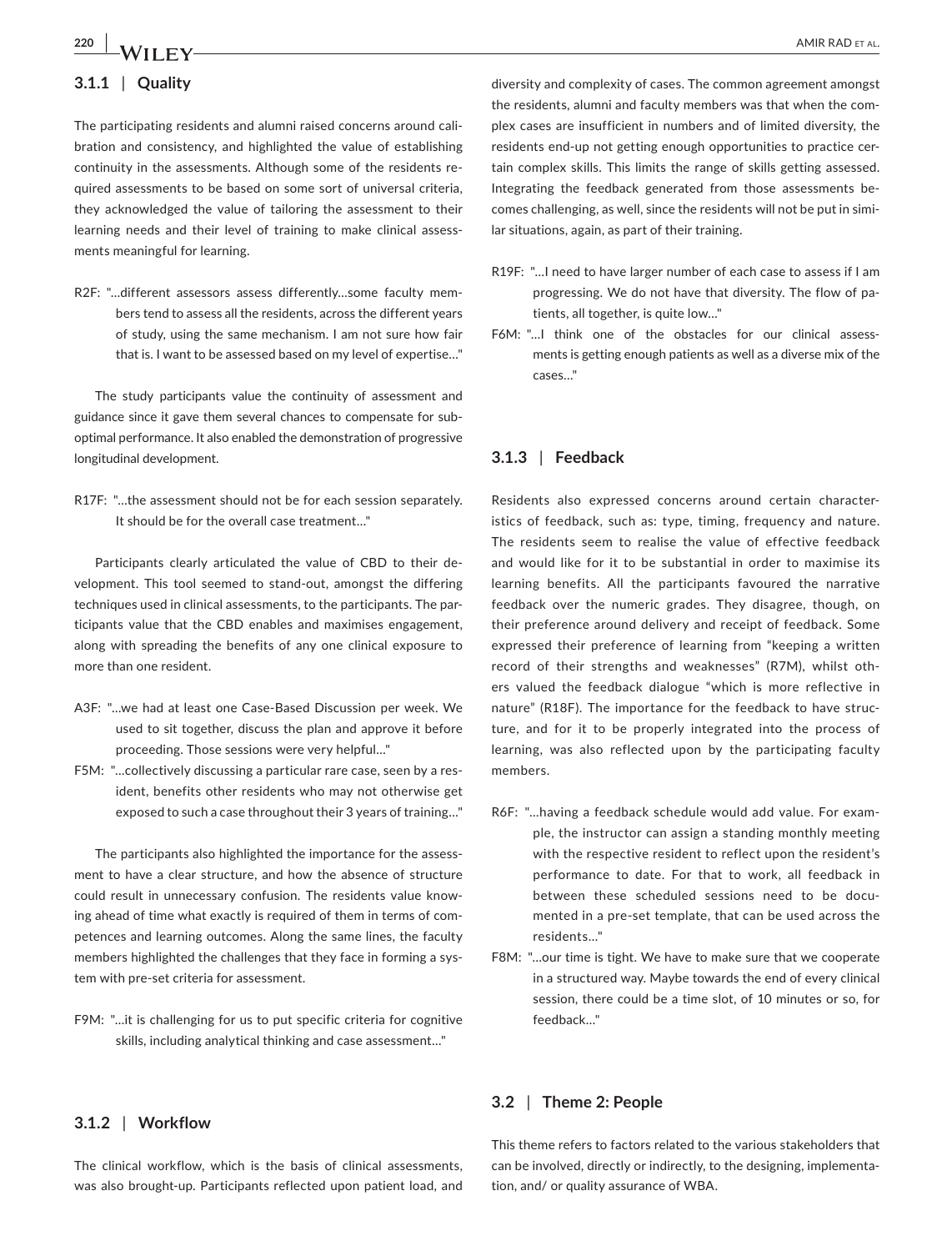## **3.2.1** | **Trainees**

Some of the study participants perceived the value of the assessment to be highly dependent on different attributes of the residents. A few of the residents and alumni referred to their own level of awareness about the technicalities of assessments, and how their level of awareness affects the value that they get from the assessment. They emphasised that keeping the residents fully informed and involving them as active members is critical for the success of the assessment. A few of the residents were evidently confused about the nature of the implemented assessments and their intended purpose.

R9F: "…we do not have specific assessment system shared with us; we do not know what is included as part of our summative assessment…"

The residents' level of autonomy, and in turn their extent of engagement in the educational process, was also highlighted by the study participants. According to them, residents should have the autonomy to direct their own learning, in agreement with their supervisors. By empowering residents, they will become more proactive in addressing their weaknesses, and in their continuous learning and development. It was recommended by the study participants for residents to be sufficiently engaged in decisions concerning the choice of assessors, and of the clinical encounters and/ or of skills to be assessed, and in determining when they are ready to be assessed.

- A2F: "…we should be allowed to give our feedback on the criteria set for the assessment…these criteria need to be shared with the residents, so we know what we are assessed against…"
- R5F: "…both trainer and trainee should be involved in selecting the tool and time of assessment…"

Although, as highlighted previously, all participants agreed on the centrality of feedback in assessment, the residents' openness to and interest in receiving feedback were also emphasised. Participants expect the residents to be proactive in their own learning process, to seek feedback and to get actively engaged in this two-way dialogue, in order for them to truly reap the benefits of the overall clinical assessment experience. A couple of participating residents and faculty members pointed-out that some trainees take feedback personally, and misunderstand and question the intention behind constructive criticism. This attitude reduces the degree of resonance, acceptability and utility of the feedback amongst the residents.

- R13F: "…some of us do not accept negative feedback, no matter how constructive it is…"
- F9M: "…also important is the receptor of the message. In order for the feedback to be useful, it has to be well received and effectively taken into account…"

### **3.2.2** | **Trainers**

The study participants also referred to how different characteristics, around the trainers, affect the quality of the assessment experience. For example, some of the study participants highlighted the sufficiency and exhaustivity of the observations as variables that influence the experiences around clinical assessment (be it in relation to the number and level of engagement of trainers, or otherwise).

R11M: "…it is not possible for one supervisor to grade or conduct Direct Observation of Procedural Skills whilst supervising 7 other students at the same time…"

In addition, personal attributes of the trainers, such as their personality, background, and training, were perceived by the residents and alumni, to impact the added value of the clinical assessments on the entailed learning and development. The knowledge, skills and competencies in clinical assessments, and the supervising style of the trainers were also reflected upon during the discussions.

- R8M: "…supervisors have different backgrounds and opinions- they come from different schools of thoughts…"
- R17F: "…some of the supervisors are difficult to handle, compared to others. Some have a short temper…"

When describing their approach to assessment, faculty members highlighted the need to "train the trainers" for them to gain the competencies to effectively engage in the assessment process. Residents argued that deriving meaning from the experience becomes more challenging with the noticeable variation across supervisors. These discrepancies across trainers come in the form of styles and approaches, level of engagement, and/ or understanding and expectations around elements of attained competences. The consistency of any one trainer over time, and across the multiple trainers, when it comes to assessment approaches was highlighted to be crucial to maintaining the reliability of the adapted tools.

- R16M: "…some supervisors give us the negative feedback in front of the patient…this can get really embarrassing and it could affect the patient's trust…"
- F8M: "…I think supervisors need to know the tools of assessment beforehand… it is important to make sure that those who we are supervising understand the technicalities of assessment and that of the tools used…"
- F2M: "…the faculty members must be calibrated to use the same assessment tool with the same scale…."

The trainers themselves (ie faculty members) referred to the difficulty of maintaining balance across their differing, in some cases competing, commitments. Documentation of ongoing assessments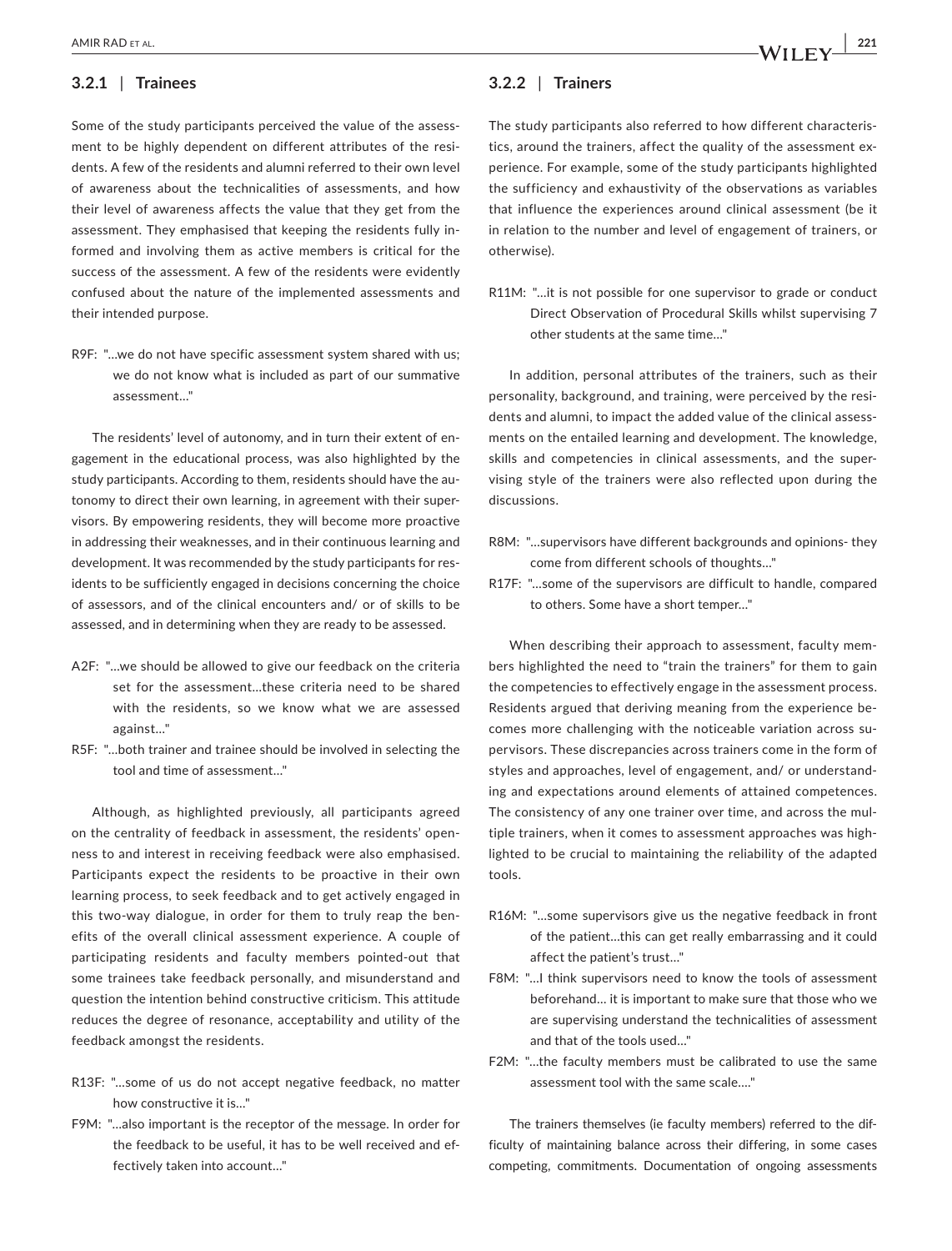**222 <sup>|</sup>**  AMIR RAD et Al.

and feedback provisions was viewed as avoidable workload by a few trainers.

- F8M: "…lack of time… a lot is asked of us… we are clinicians, researchers, and teachers…"
- F6M: "…I usually give the feedback towards the end of the session. Sometimes, however, I must attend right after the assessment to other responsibilities, such as teaching, I end-up leaving without any reflection with the students which of course is suboptimal…"

Moreover, there seems to be a difference in what constitutes a trigger for giving feedback across the different participants. Some of the residents assume trainers only give feedback as a consequence to observing mistakes or suboptimal performances. Along the same lines, a few other residents highlighted that they rarely get any form of positive reinforcement when they do their job right. Apparently, some faculty do not like giving feedback, unless it is necessary. Others are more reflective in nature, and tend to capitalise upon every other opportunity to provide feedback, and to engage in a two-way dialogue that encourages trainees' continuous development. Some faculty members explained that their provision of feedback is highly reliant on students' openness and eagerness to receive feedback.

F8M: "…what stimulates me to give feedback is how they perform … there are certain standards that should be met, these are international benchmarks that we try to maintain… I do not hesitate to congratulate the residents when they perform well. On the other side of the spectrum, when they do not perform well, I make sure I create the space to let them know how to improve their performance…"

### **3.2.3** | **Other roles**

The participants also discussed the roles of patients and peers in clinical assessments. The participants had differing perceptions around the value of involving these parties in clinical assessments. Some residents and alumni shared major concerns regarding involving peers and patients in clinical assessments, in general, and provision of feedback, in specific. This group of participants believe that only supervisors are qualified and competent enough to assess performance of residents. These participants view the peer-assessment to be invalid or insufficient. For example, one residents mentioned that "peers can be biased, especially friends, they may assess me better than my actual performance" (R15F) and another one stated that "colleagues are at the same level of their training, how can we expect them to reliably evaluate my work?" (R17F). On the other hand, other residents and faculty members saw the value of patients and peers feedback and mentioned the usefulness of adapting reliable multi-source feedback tools. Some participants referred

to incorporating relevant feedback collected via the routine patient satisfaction survey (which might shed light on specific soft, interpersonal skills).

- R12M: "…neither peers nor patients should be involved. Only my supervisor can assess me. The rest are not qualified to do so…"
- R13F: "…competent peers and well-informed patients can evaluate us; they offer an interesting perspective…"
- F8M: "…our patients know that they are coming to a teaching institution and they realise that a form of assessment is taking place… their insights and their impression of us are worthwhile and need to be taken into account…."

## **4** | **DISCUSSION**

This study demonstrated many variables that need to be considered when developing a contextualised, evidence-driven WBA. It is important to factor into the design, implementation and quality assurance of WBA the perceptions of the various stakeholders, namely: residents, faculty members and alumni. Accordingly, this study introduced a versatile framework that universities of medicine and health sciences, similar to MBRU, can adapt in the process of developing their own context-specific WBA.

The feedback of the stakeholders revealed several aspects that need to be considered when implementing WBA. To start with, calibration and consistency need to be at the core of any WBA. The competences to be mastered and the learning outcomes for each year of residency need to be identified, all of which need to be shared with the residents ahead of time. Furthermore, faculty learning and development opportunities are essential to ensure that the preceptors realise the true value of formative assessment. Moreover, they need to comprehend the competences that are to be assessed and to be capable of assessing the residents against them, and of providing observation-based feedback.

The inconsistency in the assessment and feedback from different supervisors, coming from varying backgrounds, was raised several times by the residents and alumni. These concerns, according to Ten Cate,<sup>13</sup> may be indicative of the residents insufficient preparedness for expected variability that they face in real-life clinical practice. Moreover, some of the study participants expressed concerns around the subjective nature of clinical observations and judgments. This subjectivity is reflective of the range of interpretations of performance, from the multitude of stakeholders in the dynamic clinical context, that dentists have no option but to maneuverer through it.<sup>12</sup> That is why both parties: the trainers and trainees need to develop the resilience to tolerate this useful subjectivity that is integral to WBA.

Although the consensus between trainees and trainers was very positive regarding the use of CBD, which was found to be very a beneficial assessment for learning tool, a deeper understanding of other WBA tools may enable better leveraging of CBE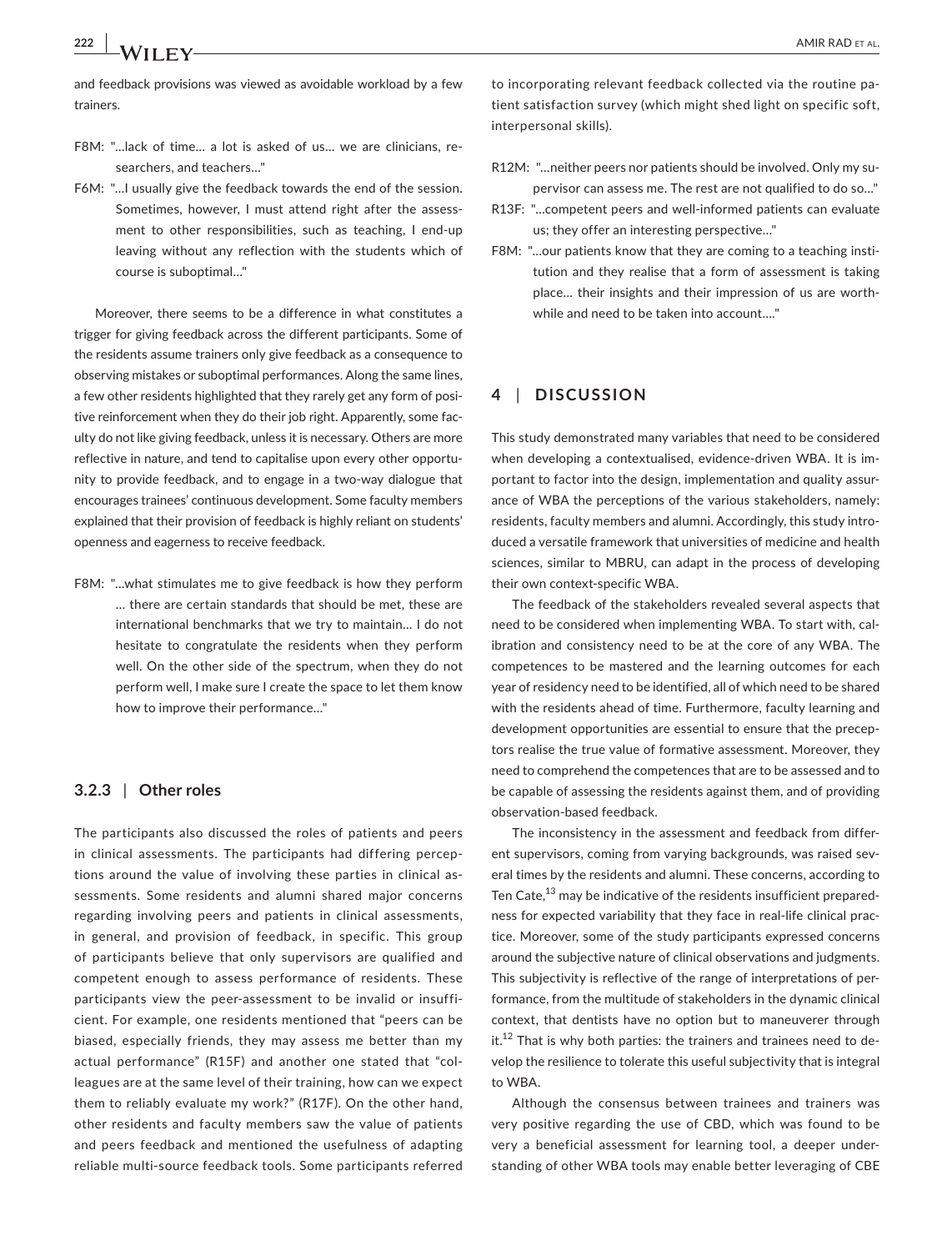in HBMCDM. In addition, for CBE to be effective, there needs to be more flexibility around the structure of the programmes and the learning experience. There was agreement on the suitability and usefulness of having a continuum of assessments, as opposed to inserting such instances, sporadically. Many formative assessment opportunities are already available throughout the residency training under investigation. These loops need to be properly documented and effectively leveraged to maximise learning. An increase in the number and variety of assessment experiences (eg the cases, timings, and/or the assessors) can provide a better longitudinal assessment of progress, providing a comprehensive view of a resident's ability. Keeping a record on the entire clinical learning trajectory is key. Accordingly, there needs to be a reliable system of developing and maintaining portfolios for each enrolled resident. This sheds light on the importance of having a consortium of seasoned specialists and educators collectively agreeing on the number of interventional observations that a training resident needs to successfully undergo in order to be judged proficient in the respective competence. This applies for all competences across all specialties, where the pre-requisite of proficiency expectedly varies from one competence to another.

Providing constructive feedback is the backbone of assessment for learning and is crucial in competence development. There is an obvious demand to allocate more time and structure to feedback in HBMCDM. Although many faculty members stated that they provide verbal feedback, residents emphasised that they wanted that to be complemented and reinforced by written feedback. They also called for the creation of the space for them to reflect, along with their preceptors, upon the received feedback. It is established in the literature that adapting feedback journals, and/ or allocating in the pre-set templates a larger space for written narratives have a more sustainable impact on residents.23 In addition to ongoing feedback on specific skills, decision making and diagnoses, there is added value in asking the faculty members to take a step back and reflect upon the overall performance of each of the training residents. This macro perspective can guide the residents to truly understand their current and desired state of competence, and what they need to do to acquire and integrate to bridge performance gaps. Explicitly illustrating the expectations and providing nurturing guidance on what steps need to be undertaken will empower the residents. The key benefit of understanding the individual resident learning needs is customising the clinical assessment experiences to match the respective, and in turn foster the learning in the areas that need most attention.

Another aspect of feedback that requires attention is training for both feedback-givers and -recipients. Pelgrim, Kramer, Mokkink, Van der Vleuten $^{24}$  have indicated that interventions to improve the learning effectiveness of this two-way process should focus more on the users than on the tools. Faculty members may avoid giving what can be perceived as a negative information to avoid uncomfortable interpersonal dynamics. In the absence of proper training, preceptors probably replicate the feedback mechanism that they went through as part of their own training. As for the residents, if they are not trained to be open and receptive to feedback, constructive but negative feedback may feel discouraging or embarrassing to them and may solicit their defensiveness.

Proper understanding of roles and responsibilities between trainer and trainee is also essential. There was an agreement amongst the study participants that the selection of assessment tool needs to be handled by the faculty members. As for the timing of assessment and the assessor, the alumni and residents wanted to have a say. Encouraging residents to hold this responsibility fosters self-regulating learning skills which in turn enhances life-long learning.<sup>25</sup> This can also nourish the autonomy needed as part of three psychological pre-requisites: autonomy, competence and relatedness, to stimulate intrinsic motivation according to self-determination theory.26,27

This study can be characterised by several limitations. This study provides an in-depth understanding of experiences. Yet the generalizability of the results is limited to institutions and settings that are similar to MBRU. It will be favourable for future studies to investigate clinical assessment in CBE, in general and in WBA, in specific, across several institutions of differing characteristics, and perhaps triangulate the qualitative with quantitative data analyses. By virtue of design, the focus group sessions of the faculty members were not specific to any one specialty, but rather were open for whomever is interested to participate. This attribute of the design may have imposed some social pressure on the faculty members to conform to the opinion of the majority. This may have also introduced desirability bias since each faculty member would like to show their respective departments in the best light. Upcoming studies may choose to dedicate different sessions to different departments. This, however, can create other challenges related to power gradient, where junior staff may feel reluctant to sharing and reflecting on their experiences, when their superiors are in the same room listening.

## **5** | **CONCLUSION**

This study showed that there is an interplay between the processes of WBA and the stakeholders who play an active role in these processes, mainly: trainers and trainees. Many variables need to be considered when tailoring a context-specific WBA in post-graduate level education. It is very important to take into account the perception of these stakeholders when designing the system since there is no "one size fits all" approach. Despite this, calibration, consistency and continuity remain at the core of WBA. To maximise the effectiveness and value of this learning tool, acceptance of change, the right mix of skills, and ample of efforts are needed from both the trainees and trainers. For that to take place, institutions need to organise and conduct reliable learning and development opportunities not only for the trainers, but also for the trainees.